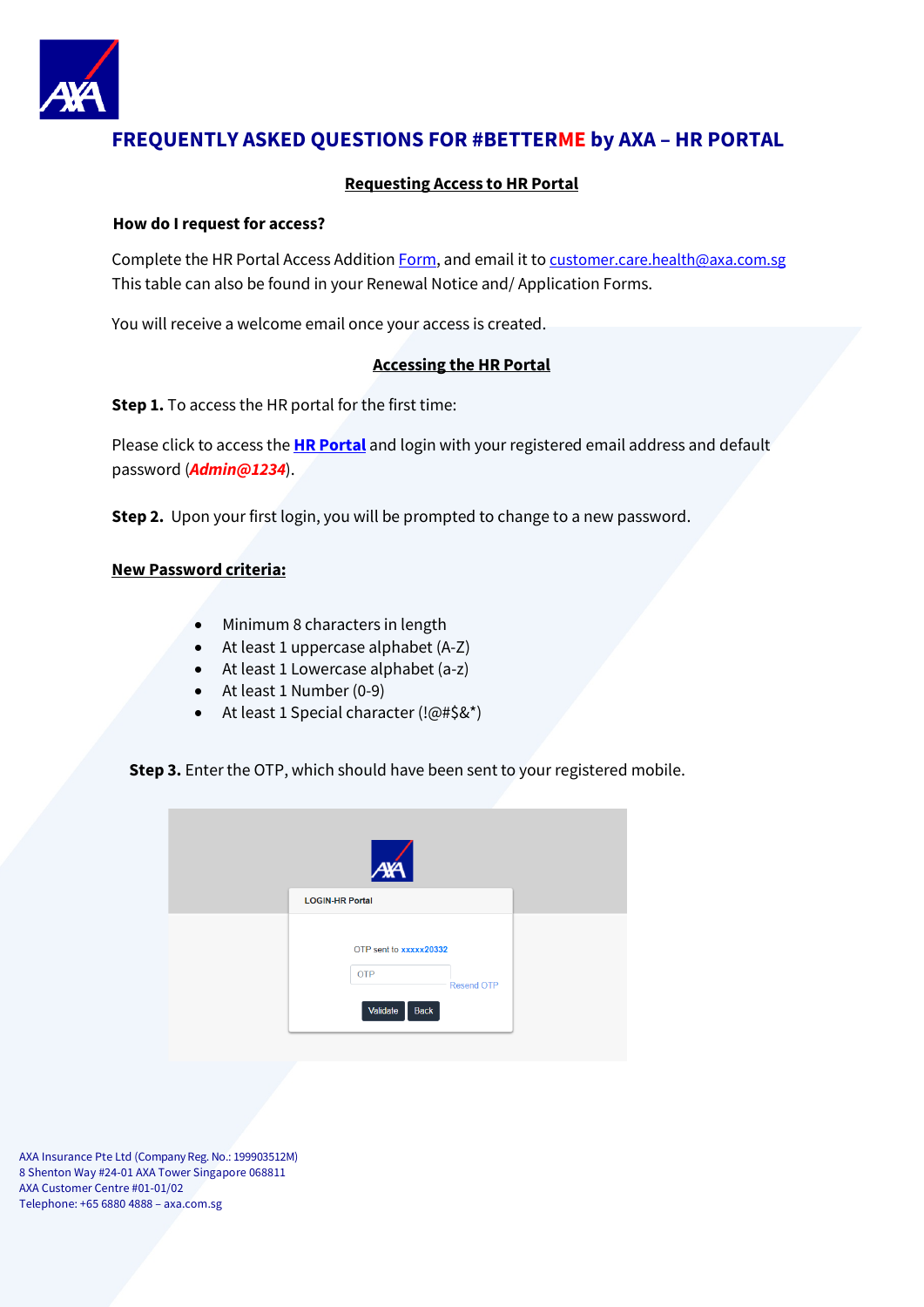

### **Policy Information**

#### **1. How do I track my policy?**

- **a.** Upon clicking into the **"Policy"** tab, you will see all the policies that are available for you to view under **#BetterMe by AXA.**
- **b.** One policy account can have several products. To understand the coverage for each policy, simply click into **"Policy Details".**
	- i. Clicking into "**Risk**" will allow the userto see the number of members covered under each Group.
	- ii. Clicking into "**Benefits"** will allow the user to see the benefit limits of each product and group.

### **2. Does the premium reflected include GST?**

Premium reflected is base and does not include GST.

- **3. Is this premium amount a running premium or the premium for next renewal?** It is a running premium, and will be updated as and when there are billings to the Client. This could be quarterly or adhoc basis.
- **4. Under "Risk", what does topped-up Members mean?**

It calculates the number of Members who have purchased additional coverages. E.g. Employee purchased hospitalisation, specialist, general practitioner for his/her dependents.

**5. Can I access multiple entities through a single login?** From the Home page, there is a dropdown list "Entity Name". Click into it and select the entity you would like to access.

#### **Viewing Members**

#### **6. How do I search for an employee/dependant?**

There are two ways to go about the search:

- a. Click into the **'Insured"** tab, search for any insured employee or dependent by entering their name, mobile number, email address or NRIC.
- b. You may also choose to click into the **"Members"** tab, and search accordingly.

#### **7. How do I view the policy coverage for each employee/dependant?**

- From the **"Insured"** tab, search for an employee or dependant.
- Click into the **"Profile"** icon of the member and navigating to the **"Benefit"** tab.

#### **8. When searching for a member via "Member" tab, what do the different statuses mean?**

- **a. Active:** All existing and active members in the policy
- **b. Inactive:** Members that have been deleted from that policy
- **c. Requested:** HR has submitted this member addition/deletion, but AXA has not verified it to complete the process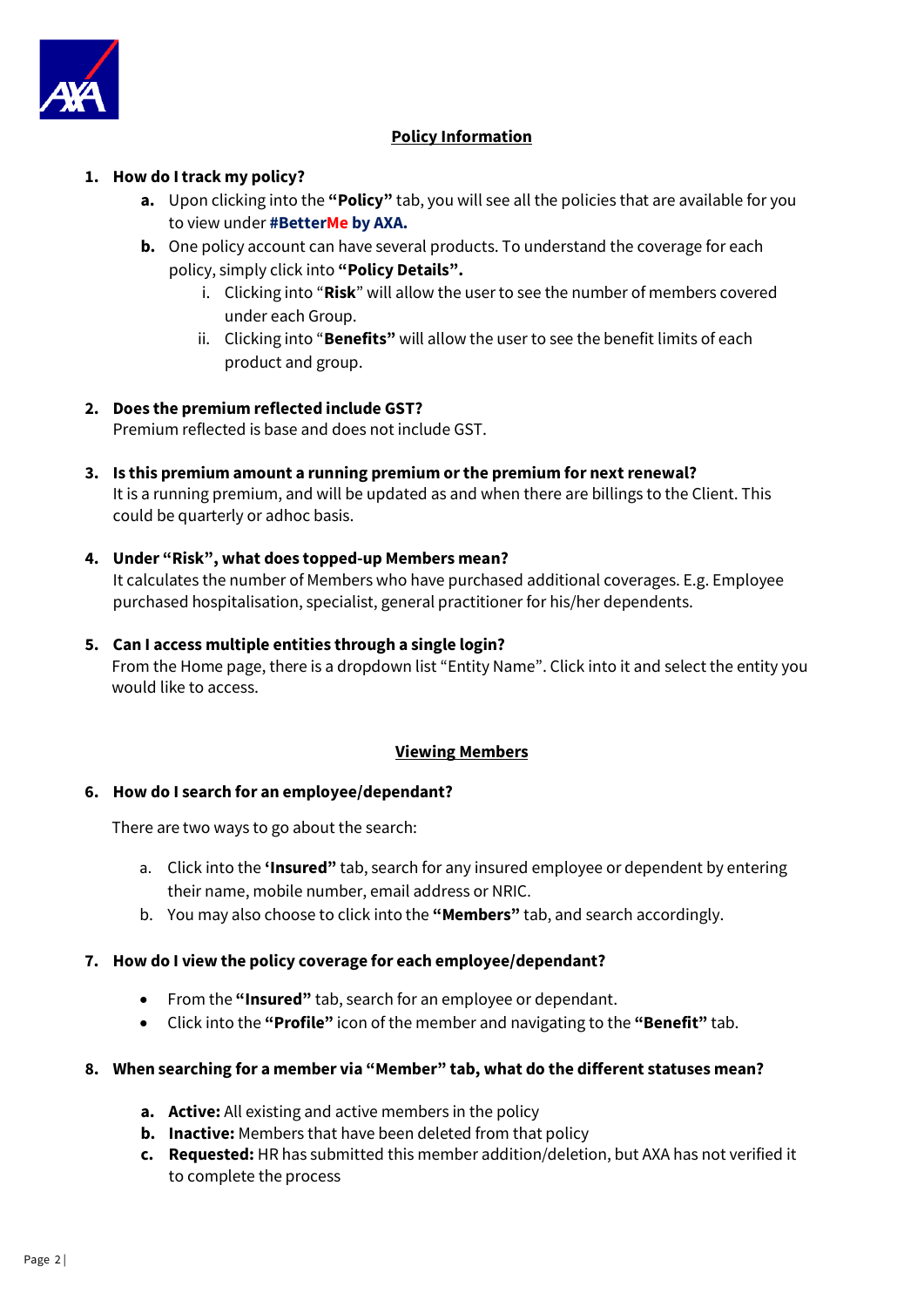

- **9. I am unable search for a particular member. After entering relevant fields, I get a message showing "No record found"**
	- **a.** For best search results, please try searching only based on NRIC
	- **b.** If you do not have the Member's NRIC, try with parts of the Member's name such as "Alvin". Avoid using the full name "Alvin Tan Jin Hao" as the format of Member's name in our system may be "Tan Jin Hao Alvin", which would prevent the search

#### **Addition / Deletion of Members**

# **10. What is the difference between the Member Upload (via Excel) and the Single member Upload?**

The **Member Upload via Excel** allows HR to perform a one-time mass upload of new joiners or leavers via the excel sheet within the portal. There is no limit to the number of members that can be uploaded.

The **Single Member upload** allows the user to add/delete a member on a one-off basis as and when required.

# **11. How can I add a new joiner (i.e. an employee who just joined the company) via the member upload function?**

- **a.** Under **"Policy",** HR will simply click on **"Upload Member".**
- **b.** Upload clicking the **"Upload Button",** HR will be prompted to indicate whether this member is to be added or deleted.
- **c.** Proceed to download and fill in the member excel sheet. All the mandatory fields will be indicated in the excel sheet.
- **d.** Re-upload the excel sheet back onto the HR Portal, once all data fields have been entered.
- **e.** You should see a confirmation message on the HR portal after the successful upload of the excel template.
	- i. If you have added new employees, please allow up to **3-5 working days** for these members to be added to the policy.
	- ii. If you have deleted any employees, please also wait up to **3-5 working days** for the member's cover to be terminated.

### **12. How can I add/delete a new joiner (i.e. an employee who just joined the company) via the Single member addition function?**

- **a.** Under the **"Members"** tab, there is an option to **"Add Members".**
- **b.** Upon clicking **"Add Members"**, please enter as much information as possible.
- **c.** For your convenience the mandatory fields are highlighted with a red asterisk.
- **d.** Once the form is completed, please click submit.
- **e.** You will receive a confirmation message via the HR portal, after the successful upload of the template.

#### **13. How do I add a dependent for a member?**

**a.** Under the **"Members"** tab, search the member that you would like to add a dependent for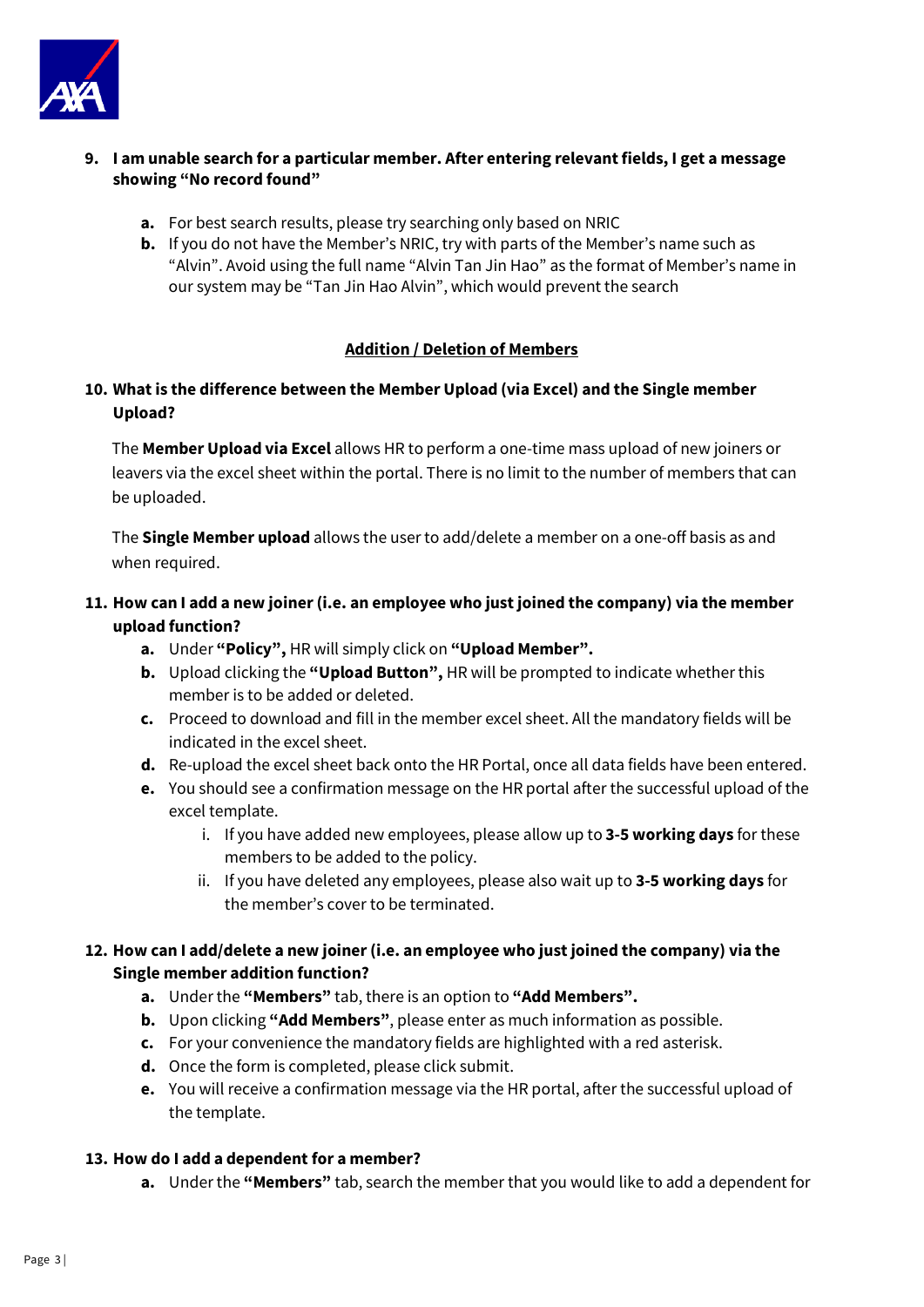

- **b.** Click **"Add"**, and complete all the relevant information required.
- **c.** For your convenience the mandatory fields are highlighted with a red asterisk.
- **d.** Once the form is completed, please click submit.
- **e.** You will receive a confirmation message via the HR portal, after the successful addition of a dependent.

### **14. How can I delete a specific plan for a member?**

The **"member termination"** function will delete the member entirely from the system. If you would like to modify the coverage for your employees in the event of coverage change (for e.g. promotion), please get in touch with AXA directly.

### **15. After deleting a member, if he/she has dependent(s), will the dependent(s) automatically get deleted too?**

Yes, as the dependent(s) is linked to that Member.

#### **16. What is the timeframe to backdate and delete a member?**

30 days only. If HR User selects a date that is more than 30 days to terminate, the system will not automatically reject the entry, however AXA would reach out to the Client for more information.

### **Change of Particulars**

#### **17. When using the Standard Member Template to submit member's Change of Particulars, do I need to complete all columns?**

Only the following fields need to be provided for member change of particulars:

- Effective date
- Policyholder / Subsidiary name
- Member's Name
- NRIC
- Date of Birth
- Member Type
- Name of Employee if Member Type = Spouse or Child

#### **Claims**

#### **18. Will I be able to register a claim on behalf of my employees?**

- a. Under the **"Claims"** tab, there is an option **"Register The Claim".**
- b. Search for in the insured member, and select the correct policy number from the drop down selector.
- c. Look for the correct Product, and click on the icon under Register Claim.
- d. Enter the mandatory fields that are highlighted with the red asterisk, and upload any documents where applicable.
- e. Once the form is completed, please click save.
- f. You will receive a confirmation message of the successful registration.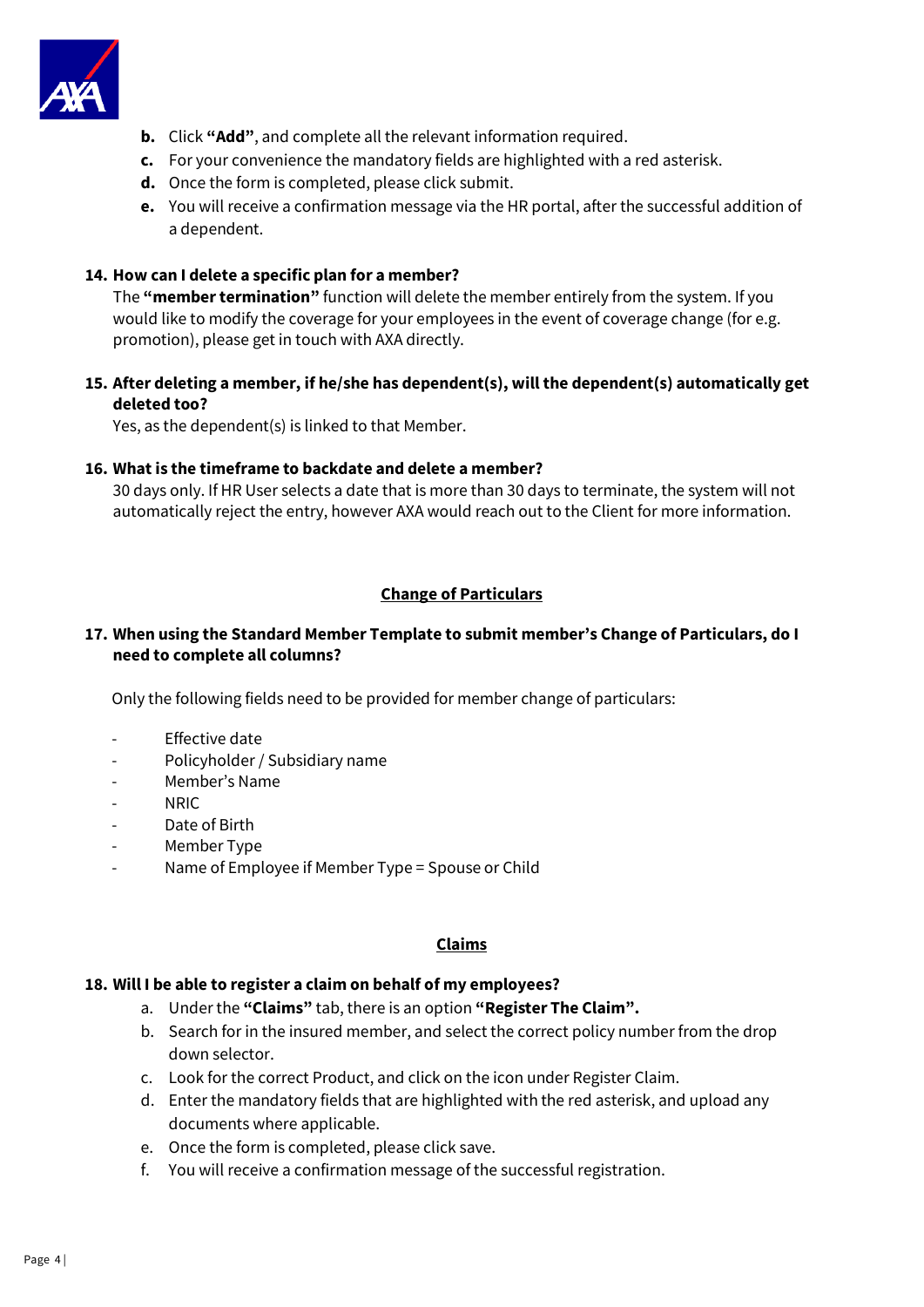

- **19. While registering a claim, I am unable to search for the Provider from the options in the HR Portal. How can I proceed?**
	- a. When searching for a Provider, click on the magnifying glass, and in the text box for Provider Name, enter **"Other"** and click **"Go"**.
	- b. From the entries populated, select the appropriate clinic type (General Practitioner, Private Specialist, Dental etc.).
	- c. In the free text box **"Additional Comment"**, input the Provider's name.

# **20. While registering a claim, I am unable to search for the Diagnosis from the options in the HR Portal. How can I proceed?**

Please select the Diagnosis closest to the condition of the claim you are registering for. You may use the **"Additional Comment"** free text box to further elaborate on the condition where necessary.

### **21. How do I check claims statuses?**

- From the Home page, there is "**Claims Administration**". Click into that to view information on claims reported and other statuses.
- Alternatively, you can also click on the **"Claims"** tab from the left panel, and select **"Claim Search"**.
- **22. If my employee submitted a claim via MyAXA, will I be able to track the claim status via the HR Portal?**
	- Please obtain the Claim No. from your employee, it should look something like this **CBGDC**XXXXXXXXX-XX
	- Click on the **"Claims"** tab from the left panel, and select **"Claim Search".**
	- Input the Claim number from the employee and search.

#### **23. Will I be able to download claims reports?**

From the Home page, there is "**Claims Dashboard**". Click into that to view and download comprehensive claims reports.

# **24. I see a Claim Notifications button on the Portal. What kinds of claim notifications should I expect to receive?**

Claims Notifications will be generated for the following:

- Any Claim Requirement Raised to HR specifically
- Any Final Notice Sent to Client for Claim Requirement.
- Any LOG Request is approved / Rejected.
- Any Death / PTD / CI Claims is registered from any other source (other than HR Portal)

#### **25. Will I receive a notification each time I register a claim on the HR Portal?**

No, you will not. Refer to above question for the occasions when claim notifications will be received.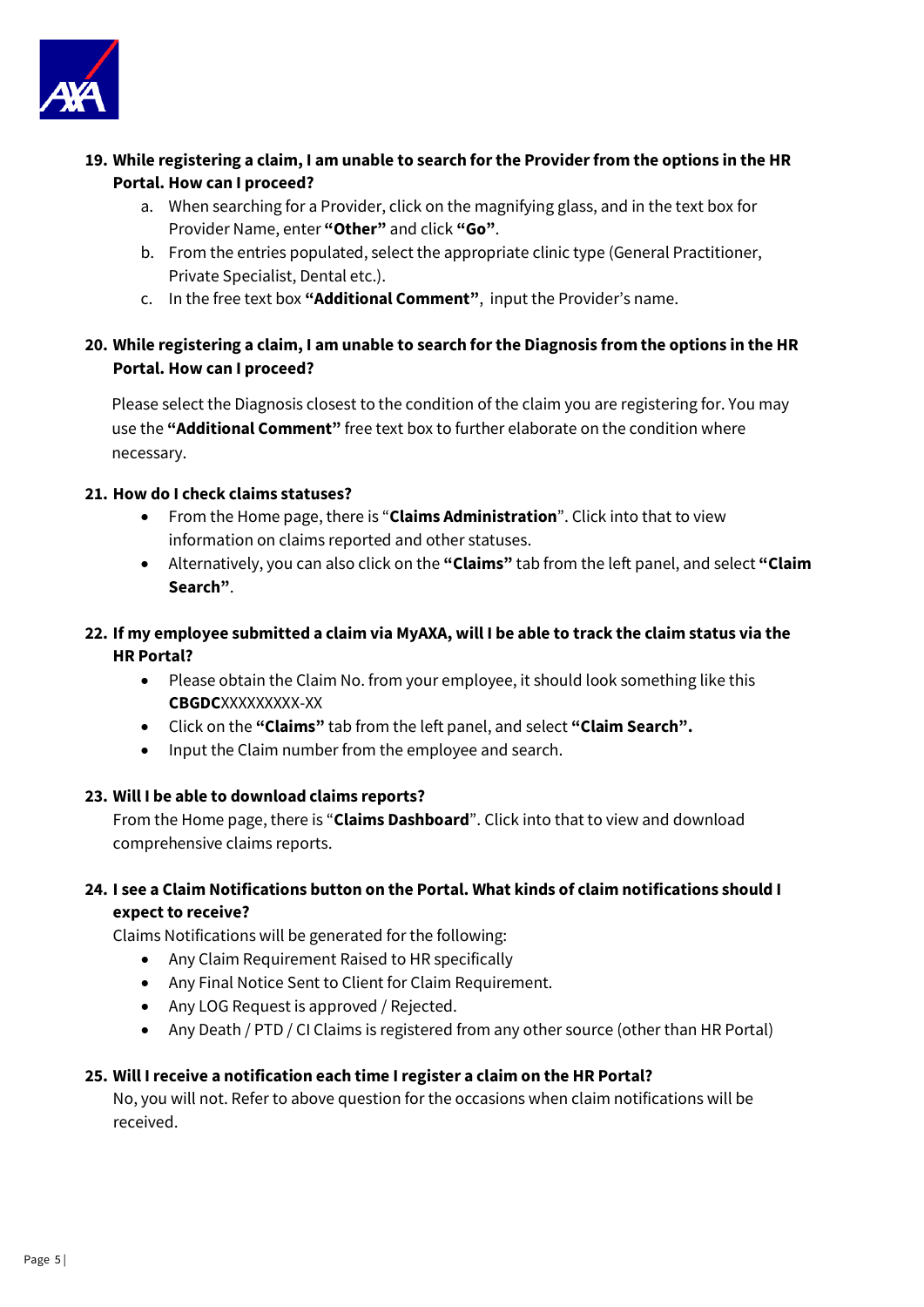

**26. What about cashless transactions by my employees at panel clinics? Will I be able to view them on the HR Portal?**

Yes, you will be able to view the transactions as a claim via Claim Search. However, it will not be reflected there immediately, as files are sent to AXA from the clinics by batches. Once payment has been made to the Clinic, the status will change from 'In Progress' to 'Approved'.

#### **27. What is the timeframe to register a claim on HR Portal?**

Per policy wordings, claims for BetterMe policies are to be submitted within 30 days.

#### **28. What should I do if I realised I missed out a document in my claim registration?**

If there are missing documents noticed by our Claim Assessors, the claim status will be changed to **Requirement Pending** with the Requirements listed out. The user can follow step **c** below to upload the document under the **Upload Document** function.

If you would like to upload it immediately, you could:

- **a.** Go to Claim Search and search for that claim via the Claim Number
- **b.** Click on the icon  $\bullet$  for claim details
- **c.** Under Documents, click **Upload Document** and complete the relevant fields to upload the document

#### **HR Portal User Access**

# **29. How do I request for an additional HR Portal User access (i.e. new HR colleague who joined the company)?**

Please call or email our Customer Care Officers and inform them of the following:

- a. Name of new user
- b. Email address
- c. Mobile number (for 2FA login)
- d. Company name that the user will need access to (could be more than 1 if user requires multiple entity access)
- e. Specify 'Read only' or 'Read-write' access

#### **30. How do I remove access of an HR employee who has left the company?**

Please call or email our Customer Care Officers and inform them to remove the user's access. Do provide the following:

- a. Name of user to be removed
- b. Email address
- c. Company access(es)

#### **31. Is there a maximum number of access I can create for my company?**

No, there is no maximum.